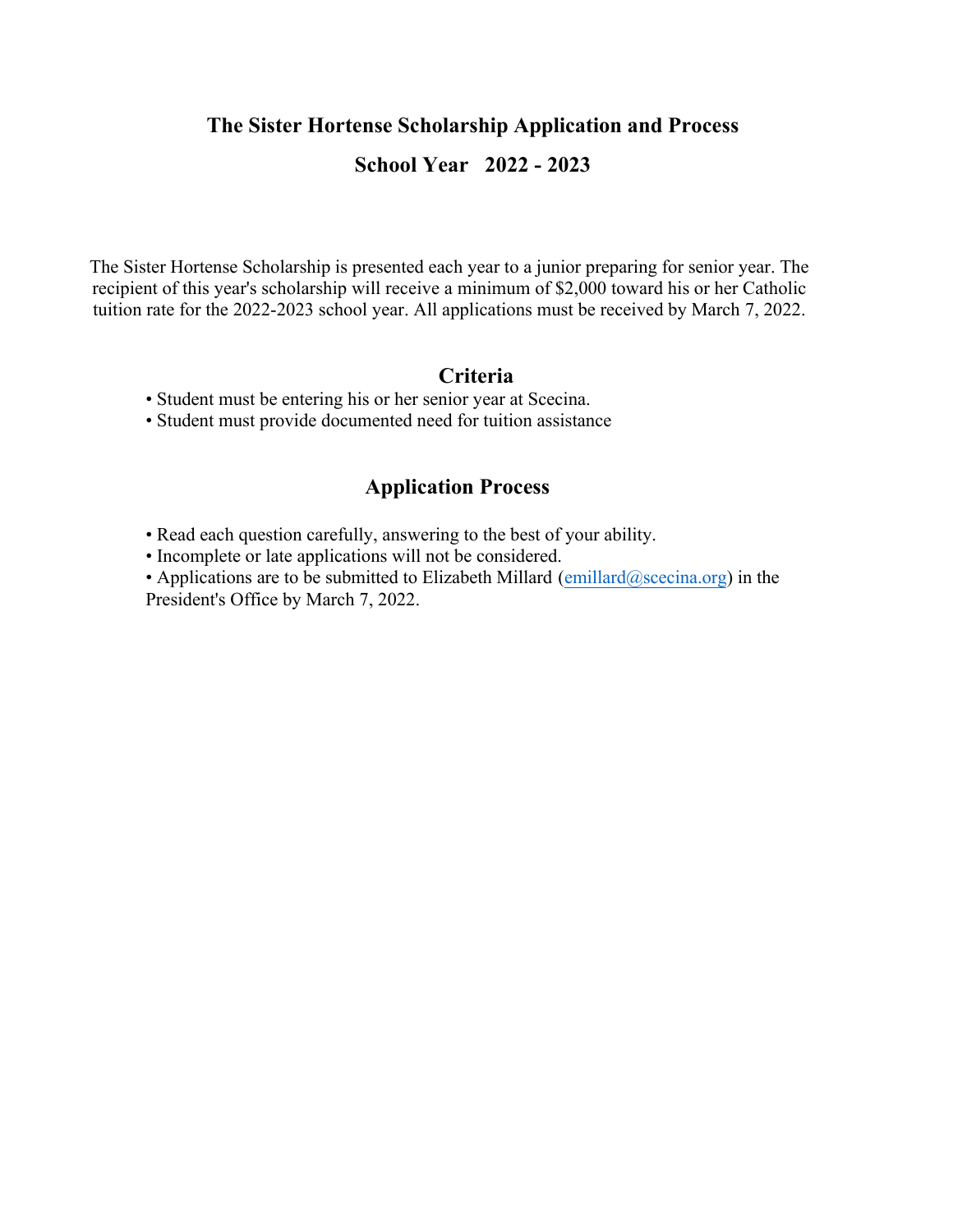# Name: Address: \_\_\_\_\_\_\_\_\_\_\_\_\_\_\_\_\_\_\_\_\_\_\_\_\_\_\_\_\_\_\_\_\_\_\_\_\_\_\_\_\_\_\_\_\_\_\_\_\_City\_\_\_\_\_\_\_\_\_\_\_\_\_\_\_\_\_\_ Phone #: \_\_\_\_\_\_\_\_\_\_\_\_\_\_\_\_\_\_\_\_\_ E-Mail: \_\_\_\_\_\_\_\_\_\_\_\_\_\_\_\_\_\_\_Birthday:\_\_\_\_\_\_\_\_\_\_\_\_\_\_\_ 1.Father's (guardian) Name: \_\_\_\_\_\_\_\_\_\_\_\_\_\_\_\_\_\_\_\_\_\_\_\_\_\_\_\_\_\_\_\_\_\_\_\_\_\_\_\_\_\_\_\_\_\_\_\_\_\_\_\_\_\_ Address: \_\_\_\_\_\_\_\_\_\_\_\_\_\_\_\_\_\_\_\_\_\_\_\_\_\_\_\_\_\_\_\_\_\_\_\_\_\_\_\_\_\_\_\_\_\_\_\_\_\_\_\_\_\_\_\_\_\_\_\_\_\_\_\_\_\_\_\_ 2. Mother's (guardian) Name: \_\_\_\_\_\_\_\_\_\_\_\_\_\_\_\_\_\_\_\_\_\_\_\_\_\_\_\_\_\_\_\_\_\_\_\_\_\_\_\_\_\_\_\_\_\_\_\_\_\_\_\_\_ Address: 3. Parents marital status: Married Separated Divorced 4. Number of brothers and sisters: \_\_\_\_\_\_\_\_\_\_\_\_\_\_\_\_\_\_\_\_\_\_\_ Ages: \_\_\_\_\_\_\_\_\_\_\_\_\_\_\_\_\_\_\_\_\_ Number in grade school or high school: \_\_\_\_\_\_\_\_\_\_\_\_\_\_\_\_\_\_\_ Number in College: 5. What is your class rank? Grade Point Average: 6. Prizes, honors and awards received during high school: \_\_\_\_\_\_\_\_\_\_\_\_\_\_\_\_\_\_\_\_\_\_\_\_\_\_\_\_\_\_\_\_\_\_\_\_\_\_\_\_\_\_\_\_\_\_\_\_\_\_\_\_\_\_\_\_\_\_\_\_\_\_\_\_\_\_\_\_\_\_\_\_\_\_\_\_\_\_ \_\_\_\_\_\_\_\_\_\_\_\_\_\_\_\_\_\_\_\_\_\_\_\_\_\_\_\_\_\_\_\_\_\_\_\_\_\_\_\_\_\_\_\_\_\_\_\_\_\_\_\_\_\_\_\_\_\_\_\_\_\_\_\_\_\_\_\_\_\_\_\_\_\_\_\_\_\_

### **The Sister Hortense Scholarship Application School Year 2022 - 2023**

7. Extracurricular activities you have participated in during high school. Include any offices held and service hours outside of Scecina High School.

\_\_\_\_\_\_\_\_\_\_\_\_\_\_\_\_\_\_\_\_\_\_\_\_\_\_\_\_\_\_\_\_\_\_\_\_\_\_\_\_\_\_\_\_\_\_\_\_\_\_\_\_\_\_\_\_\_\_\_\_\_\_\_\_\_\_\_\_\_\_\_\_\_\_\_\_\_\_

\_\_\_\_\_\_\_\_\_\_\_\_\_\_\_\_\_\_\_\_\_\_\_\_\_\_\_\_\_\_\_\_\_\_\_\_\_\_\_\_\_\_\_\_\_\_\_\_\_\_\_\_\_\_\_\_\_\_\_\_\_\_\_\_\_\_\_\_\_\_\_\_\_\_\_\_\_\_

\_\_\_\_\_\_\_\_\_\_\_\_\_\_\_\_\_\_\_\_\_\_\_\_\_\_\_\_\_\_\_\_\_\_\_\_\_\_\_\_\_\_\_\_\_\_\_\_\_\_\_\_\_\_\_\_\_\_\_\_\_\_\_\_\_\_\_\_\_\_\_\_\_\_\_\_\_\_

10. On a separate sheet of paper, please attach a brief essay which addresses the following: • Your experience as a student of Scecina and what Scecina has meant to you